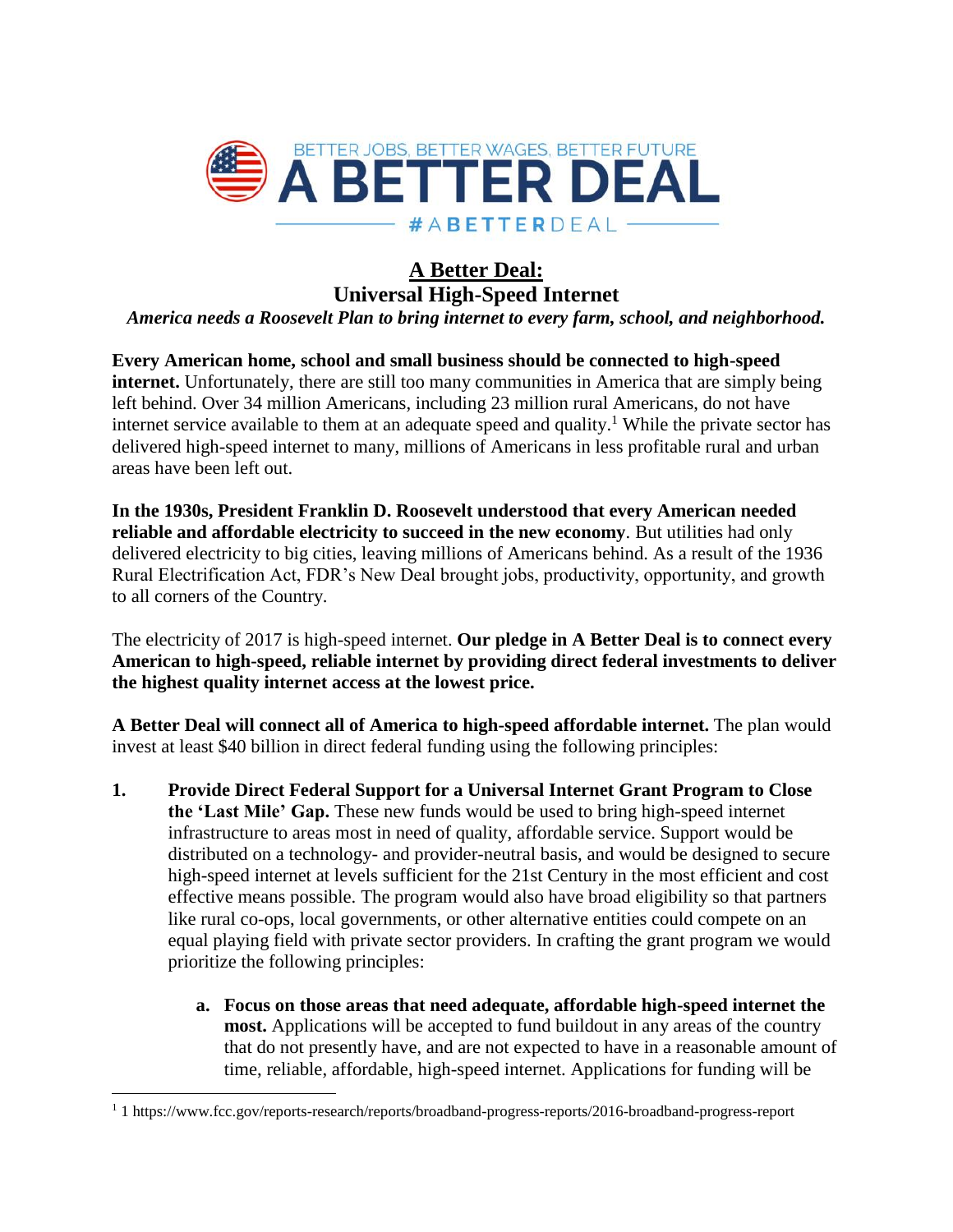weighted so that support is targeted to those areas that are most in need of assistance, and the program would account for the topographic, geographic, and economic challenges in providing high-speed internet throughout the country.

- **b. Upgrade existing infrastructure where reasonable.** The program would support existing networks where it's reasonable and helpful in achieving highspeed affordable internet. Existing providers in unserved and underserved areas would be given the opportunity to use funds to upgrade their existing networks to provide high-speed internet at an affordable price for consumers and businesses. State and local officials could tap these funds to "dig once" and improve broadband access at the same time they're building and repairing roads, highways and transit systems.
- **c. Leverage competition to make sure federal resources are used most efficiently.** High-speed internet providers would compete against each other (in a reverse auction fashion) to win support to deploy service in unserved and underserved areas in the country. Bids would be rated by cost, service quality, and other factors to award the funds to the bidder who provides the most highspeed internet "value" to the American public with the available funds. In addition, bids from providers who have failed to make good on previous commitments would be given a higher level of scrutiny or flat out rejected.
- **d. Use Tax-Payer Resources Responsibly.** The program will link federal support with state high-speed internet initiatives in an effort to spur additional investment so that each federal dollar spent goes further and provides a greater level of service. In addition, the program would include extensive accountability measures for recipients of Federal funds, including regular accounting and field audits. If grantees are not meeting their promised targets, they would be at risk of having grant money rescinded and of being blocked from future grant opportunities. Finally, we create a new coordinator role for existing agency staff to coordinate the federal programs that deploy broadband and help people afford it.
- **e. Tackle the Tribal Broadband Gap.** Part of the Federal support would be set aside to tackle the extraordinary need for quality, affordable high-speed internet on tribal lands throughout the nation. The program also would take into account unique challenges in closing the digital divide in insular and truly remote areas, including U.S. territories.
- **2. Create Accurate Maps of Areas that Lack Adequate Internet Access.** To ensure success and that resources are well spent, we must have an accurate understanding of the high-speed internet gaps that currently exist in the country; we cannot merely rely on providers' representation of the service they deliver. Complete and reliable service maps that accurately represent the real-world consumer experience are a necessity to ensuring every American gets efficiently and effectively connected to adequate, affordable highspeed internet service.